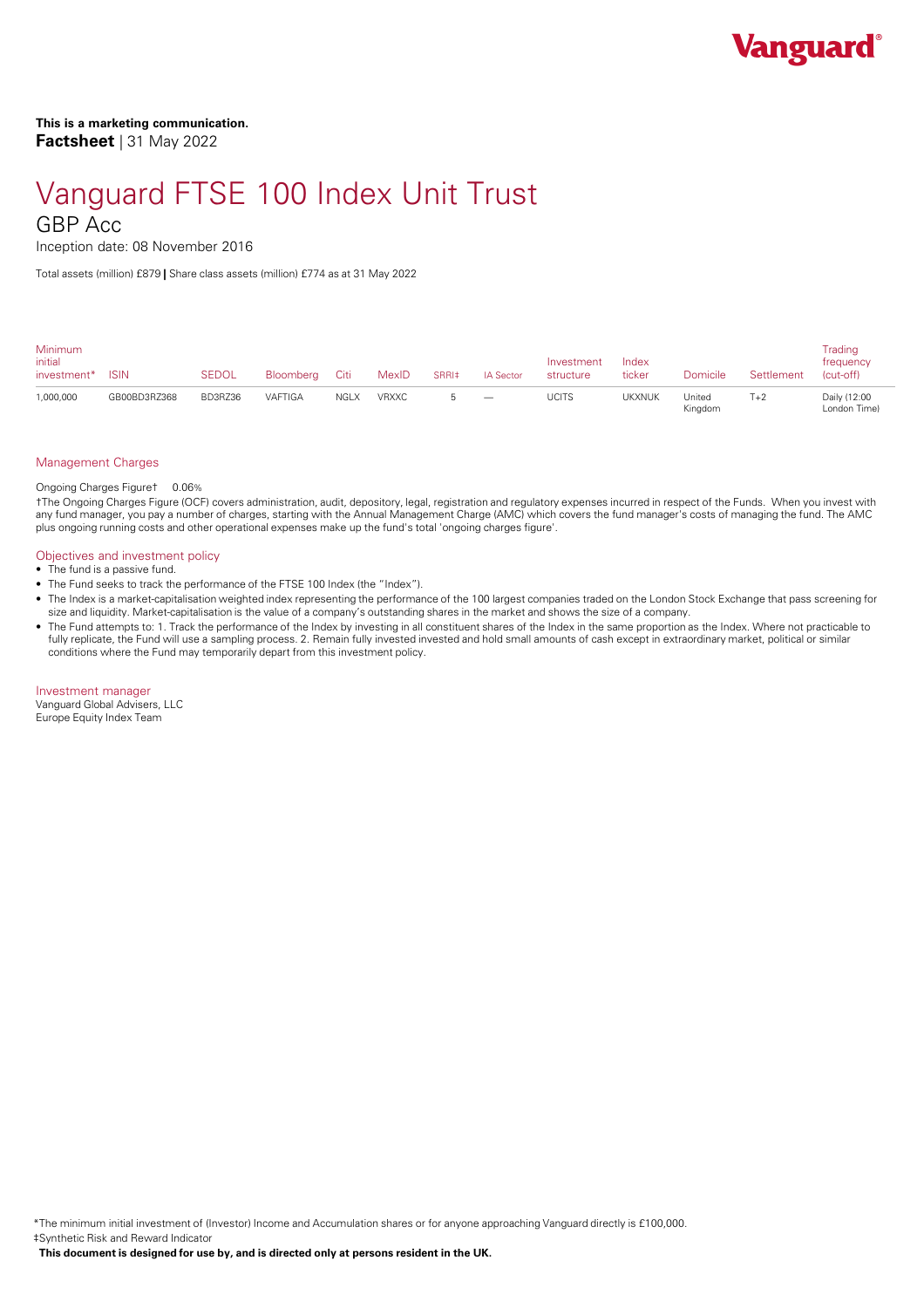## Vanguard FTSE 100 Index Unit Trust GBP Acc

#### Performance summary\*\*

GBP**—**Vanguard FTSE 100 Index Unit Trust Benchmark — FTSE 100 Index



|                        | 01 Jun 2017<br>31 May 2018 | 01 Jun 2018<br>$\overline{\phantom{a}}$<br>31 May 2019 | 01 Jun 2019<br>$\overline{\phantom{a}}$<br>31 May 2020 | 01 Jun 2020<br>$\overline{\phantom{a}}$<br>31 May 2021 | 01 Jun 2021<br>-<br>31 May 2022 |
|------------------------|----------------------------|--------------------------------------------------------|--------------------------------------------------------|--------------------------------------------------------|---------------------------------|
| Fund (Net of expenses) | 6.38%                      | $-2.15\%$                                              | $-11.83\%$                                             | 18.81%                                                 | 12.29%                          |
| Benchmark              | 6.28%                      | $-2.58%$                                               | $-11.87\%$                                             | 19.44%                                                 | 12.37%                          |

| Performance**          | month | Quarter | Year to<br>date | year   | 3 years | 5 years | 10 years | Since<br>inception |
|------------------------|-------|---------|-----------------|--------|---------|---------|----------|--------------------|
| Fund (Net of expenses) | 1.10% | 2.87%   | 4.80%           | 12.29% | 5.56%   | 4.14%   |          | 5.93%              |
| Benchmark              | 1.13% | 3.33%   | 4.81%           | 12.37% | 5.75%   | 4.14%   | 7.62%    | 5.94%              |

\*\*In this document the performance displayed for the Fund(s) and therefore relative performance to the benchmark index may be impacted by swing pricing. The NAV of a Fund may swing according to subscription/redemption activity so that transaction costs caused by these cashflows are notborne by the existing holders in a Fund. The benchmark index is not affected by swing pricing and therefore you may see tracking difference between the performance of the Fund and the benchmark. Performance and Data is calculated on closing NAV as at 31 May 2022.

**Past performance is not a reliable indicator of future results.**

Source: Vanguard; FTSE 100 Index

Key investment risks

The value of equities and equity-related securities can be affected by daily stock market movements. Other influential factors include political, economic news, company earnings and significant corporate events. Movements in currency exchange rates can adversely affect the return of your investment.

Liquidity risk. Lower liquidity means there are insufficient buyers or sellers to allow the Fund to sell or buy investments readily.

Counterparty risk. The insolvency ofany institutions providing services such as safekeeping of assets or acting as counterparty to derivatives or other instruments, may expose the Fund to financial loss.

Index tracking risk.The Fund is not expected to track the performance of the Index at all times with perfect accuracy. The Fund is, however, expected to provide investment results that, before expenses, generally correspond to the price and yield performance of the Index.

Index sampling risk. As the Fund uses an index sampling technique whereby a representative sample of securities are selected to represent the Index, there is the risk that the securities selected for the Fund may not, in the aggregate, approximate the full Index.

Please also read the risk factors section in the prospectus and the Key Investor Information Document, both of which are available on the Vanguard website.

**This document is designed for use by, and is directed only atpersons resident in the UK.**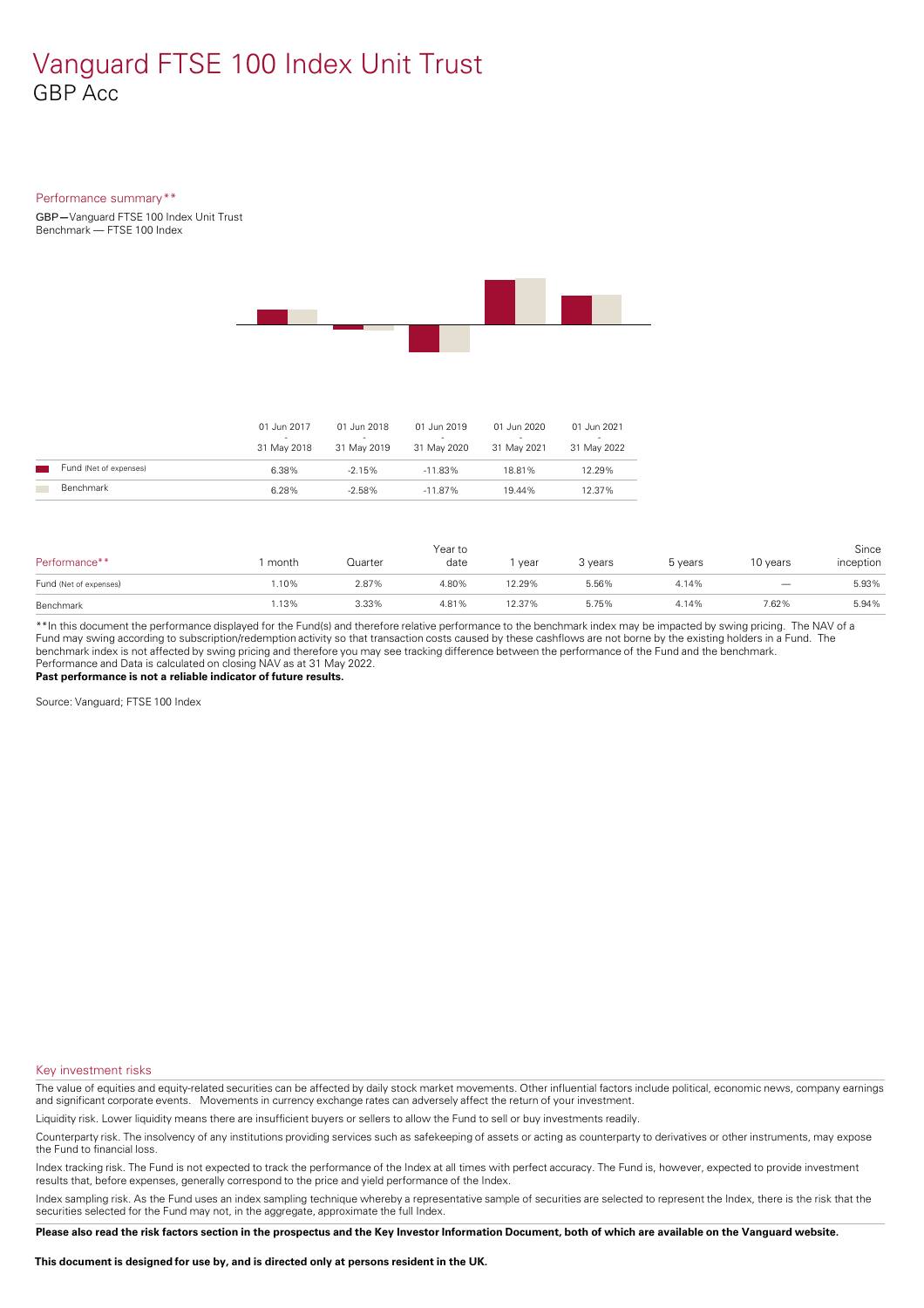## Vanguard FTSE 100 Index Unit Trust GBP Acc

Data as at 31 May 2022 unless otherwise stated.

| Characteristics         | Fund   | Benchmark | т                        |
|-------------------------|--------|-----------|--------------------------|
| Number of stocks        | 102    | 100       | SI                       |
| Median market cap       | £68.4B | £68.4B    | $\triangle$              |
| Price/earnings ratio    | 12.6x  | 12.6x     | $\overline{a}$           |
| Price/book ratio        | 1.8x   | 1.8x      | U                        |
| Return on equity        | 14.0%  | 14.0%     | $\underline{\mathsf{G}}$ |
| Earnings growth rate    | 5.2%   | 5.2%      | D                        |
| Turnover rate           | 17%    |           | B                        |
| Equity yield (dividend) | 3.6%   | 3.6%      | Bı                       |
| Quoted Historic Yield   | 2.68%  |           | G                        |
|                         |        |           |                          |

The PTR (Portfolio Turnover Rate) approach considers the total security purchases and sales, the total subscriptions and redemptions and the average net assets of the fund to calculate the turnover figure. Data as at 30 April 2022.

#### Top 10 holdings

| Shell plc                                       | 8.8% |
|-------------------------------------------------|------|
| AstraZeneca plc                                 | 7.9  |
| <b>HSBC Holdings plc</b>                        | 5.3  |
| Unilever                                        | 4.8  |
| GSK plc                                         | 4.2  |
| Diageo plc                                      | 4.1  |
| BP plc                                          | 4.1  |
| British American Tobacco plc                    | 3.9  |
| Glencore plc                                    | 3.3  |
| Rio Tinto                                       | 3.0  |
| Top 10 approximately equals 49.4% of net assets |      |
|                                                 |      |

Data as at 31 May 2022

#### Weighted exposure



| <b>Consumer Staples</b> | 17.8% |
|-------------------------|-------|
| Financials              | 17.3  |
| Energy                  | 13.4  |
| Health Care             | 13.3  |
| Consumer Discretionary  | 9.9   |
| <b>Basic Materials</b>  | 9.9   |
|                         |       |

| Industrials        | $9.7\%$ |
|--------------------|---------|
| <b>Utilities</b>   | 3.8     |
| Telecommunications | 25      |
| Real Estate        | 1.5     |
| Technology         | 09      |
|                    |         |

Sector categories are based on the Industry Classification Benchmark system ("ICB"), except for the "Other" category (if applicable), which includes securities that have not been provided an ICB classification as of the effective reporting period.

#### Market allocation



#### **Source: Vanguard**

#### **Glossary for fund characteristics**

The fund characteristics section above contains a number of metrics that professional investors use to value individual stocks against a market or index average. These metrics can also be used to value and compare funds to the market by taking the average of all the stocks held in the fund and comparing them to those of the fund's benchmark index. We've provided a definition of the terms used for your convenience.

**Median market cap (capitalisation)** looks at all companies in a mutual fund portfolio and calculates the mid point market capitalisation. Market capitalisation represents the aggregate value of a company's stock.

Price earnings ratio (P/E ratio) of a stock is the price paid for a share divided by the annual profit earned by the firm per share. A stock with a price of £10 a share, and earnings last year of £1 a share, would have a P/E ratio of 10.

**Price book ratio** compares a stock's market value to its book value (the accounting value of a stock). It is calculated by dividing the current closing price of the stock by the latest quarter's book value pershare.

**Return on equity** is a measure of a company's profitability that reveals how much profit a company generates with the money shareholders have invested.

**Earnings growth rate** is a measure of growth in a company's net income (what remains after subtracting all the costs from a company's revenues) over a specific period (often one year). Earnings growth can apply to previous periods or estimated data for future periods.

**Turnover rate** is the total value of sales and purchases of stocks by a fund, less any subscriptions and redemptions monies into or out of a fund, expressed as a percentage of the fund's average value, over a specified period (usually one year).

**Equity yield characteristics** reflects distributions declared over the past twelve months as a percentage of the mid-market unit price, as at the date shown. It does not include any preliminary charge and investors may be subject to tax on their distributions.